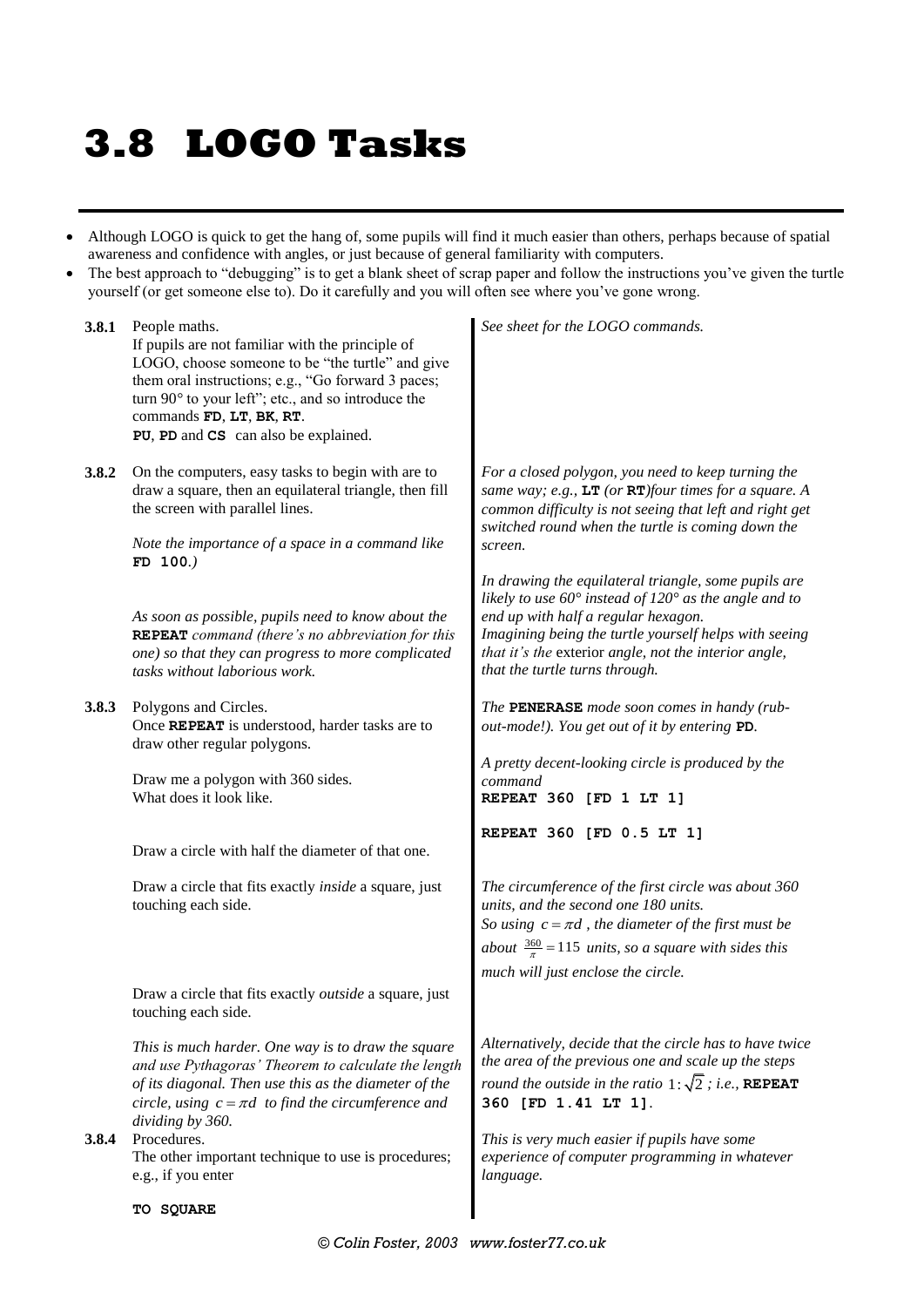**REPEAT 4 [FD 40 RT 90] END** from then on, typing **SQUARE** will draw a square. If you enter **TO SQUARE :SIDE REPEAT 4 [FD :SIDE RT 90] END** then typing **SQUARE 100** will draw a square with sides 100 units long. Notice the colon before the word **SIDE** to indicate that it is a variable. **3.8.5** From this point on, you can have a range of challenges for pupils to attempt. One system is to draw them on an A3 sheet and stick it onto the wall. Can you make this? How "elegantly" can you program it? **3.8.6** Wallpaper. An interesting project. Pupils begin by making a procedure for their design, which could be a cross or a pentagram. Then they make a tessellation of a simple shape; e.g., a parallelogram. Finally, the challenge is to put these together, so that the turtle moves (pen up) along the sides of the tessellating shapes, drawing the design (pen down) at each vertex before pen-upping and moving on to the next vertex. **3.8.7** Animations. The idea here is to make a procedure for, say, a stickperson. The turtle draws this a certain number of times (so it lasts long enough for us to see it) before going **PENERASE** and drawing it once more. Then the turtle moves forward (or back or whatever) and goes **PD** and starts again. The effect is that the object (with a bit of a flicker)

moves across the screen.

*See sheet for ideas.*

*Pupils should certainly aim to use procedures or*  **REPEAT** *for anything repetitive.*

*You can make beautiful designs this way.*

*Pupils can be highly ingenious with this technique, but it does take a reasonable amount of time.*